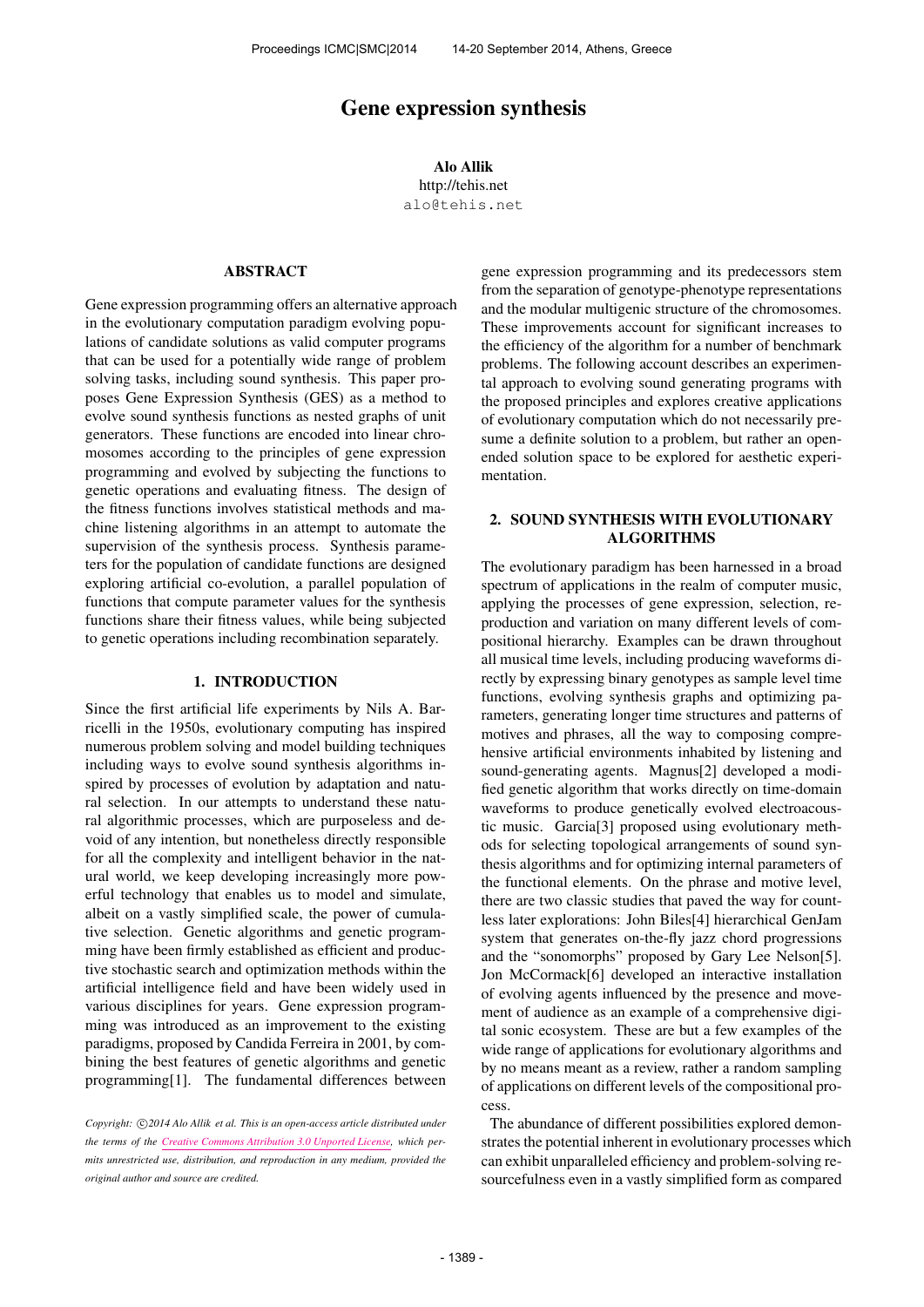to the forces operating in the natural world. The idea of automating the design process of sound synthesis algorithms using evolutionary methods has to be considered in the context of computer music specification. Generating waveforms by the direct principle of sample-by-sample calculation, for example, does not necessarily require any higher level infrastructure or a specialized programming environment, however, such an approach may complicate the design of an efficient fitness function, especially considering unsupervised learning methods. Since the Music N programming languages (most prominently Csound), the encapsulation of sound generating and processing functions into unit generators has cultivated a modular graph based concept of synthesis with interconnectable functions as building blocks. Most contemporary synthesis software, regardless of whether the interface is graphical or textbased, operates based on this model. The method presented here has been implemented in the SuperCollider environment, but is applicable in any audio programming environment that has adopted the graph based paradigm, where sound synthesis programs are defined as interconnected unit generator graphs. These graphs can be evolved by evolutionary programming principles just like any other computer programs that serve as the solution space for a particular problem. The question then becomes how to define or, in other words, encode these graphs in terms of evolutionary programming.

SuperCollider synthesis topologies have previously been studied in the context of evolutionary programming. Dan Stowell[7] presented a genetic algorithm for live audio evolution at the first SuperCollider symposium in Birmingham 2006. The system demonstrates how genetic methods can be used in a live setting, with modifications to the synthesis process occurring in real time. Fredrik Olofsson [8] released a similar algorithm for sound synthesis through his personal website. The goal of his project was to create genomes that would translate into realtime synthesis processes and allow the user to evaluate the results in a framework of a realtime sequencer. The algorithm is, similarly to the one described above, based on arrays of floating point values serving as genomes, which were translated into SuperCollider synthesis definitions.

The SuperCollider implementation of the gene expression programming proposed here expands on the foundations of the methods described above. The problem addressed is how to encode SuperCollider unit generator graphs as populations of chromosomes and evolve these graphs using genetic operators. In a similar way, there is a constrained selection of unit generators that are included in the graphs and the translation process produces valid sound generating functions that are evaluated for fitness. However, the following description introduces a number of modifications and distinct features in accordance with the techniques of the gene expression algorithm to introduce an alternative strategy for evolutionary sound synthesis.

## 3. COMPONENTS OF GES

Gene expression programming (GEP) is a method of evolutionary computation providing an alternative to the established paradigms of classic genetic algorithms (GA) and genetic programming (GP)[1] [9]. The basic premises that these methods share in common have been inspired by biological evolution and attempt to model the natural selection process algorithmically in computers. All these methods use populations of individuals as potential solutions to a defined problem, select the individuals from generation to generation according to fitness, and propagate genetic variation within the population by random initiation and applying genetic operators. The differences between these algorithms are defined by the nature of individuals. In GAs the individuals are fixed length strings of numbers (traditionally binary); in GP the individuals are non-linear tree structures of different sizes and levels of complexity. GEP combines these approaches by encoding complex expression trees as simple strings of fixed length to overcome the inherent limitations of the previous methods. In GEP the genotype and phenotype are expressed as separate entities, the structure of the chromosome allowing to represent any expression tree which always produces a valid computer program. Another feature to set GEP apart from its predecessors is the structural design of GEP individuals that allows encoding multiple genes in a single chromosome. This facilitates encoding programs of higher complexity and expands the range of problems that can be solved with evolutionary computing.

GEP consists of two principal components: the genes (genotype) and the expression trees (the phenotype). The information decoding from chromosomes to expression trees is called translation. The genome or chromosome consists of a linear, symbolic string of fixed length composed of one or more genes. Each gene is structurally divided into two sections: a head and a tail. There are two types of codons that make up a gene: ones that designate computer functions and terminals which operate as placeholders for static variables or arguments to the functions. The head of a gene contains symbols representing both functions and terminals with the start codon always holding a function while the tail is entirely made up of terminals. This structure and the particular rules of translation in GEP ensure that each gene encodes a valid computer program. Despite the fixed length of the genome, each gene has the potential to encode for expression trees of different levels of complexity and nesting. The translation from genotype to phenotype follows a simple, breadth-first recursive principle: as the codons of a gene are traversed, for each function encountered, the algorithm reserves a number of following unreserved codons as arguments to that function regardless whether they are functions or terminals. The number of codons reserved depends on the number of arguments the function encountered requires. In order to illustrate this process, encoding of a simple phase modulation graph is shown in Figure 1. Such a gene would have to consists of a head section with at least 3 codons and tail with at least 6. The first 3 positions in the head of this gene contain the two sine oscillator functions and a terminal in between (the head part of the gene is indicated by a shaded grey background). The tail is entirely made up of terminals.

In the *Karva* notation[10] this chromosome is represented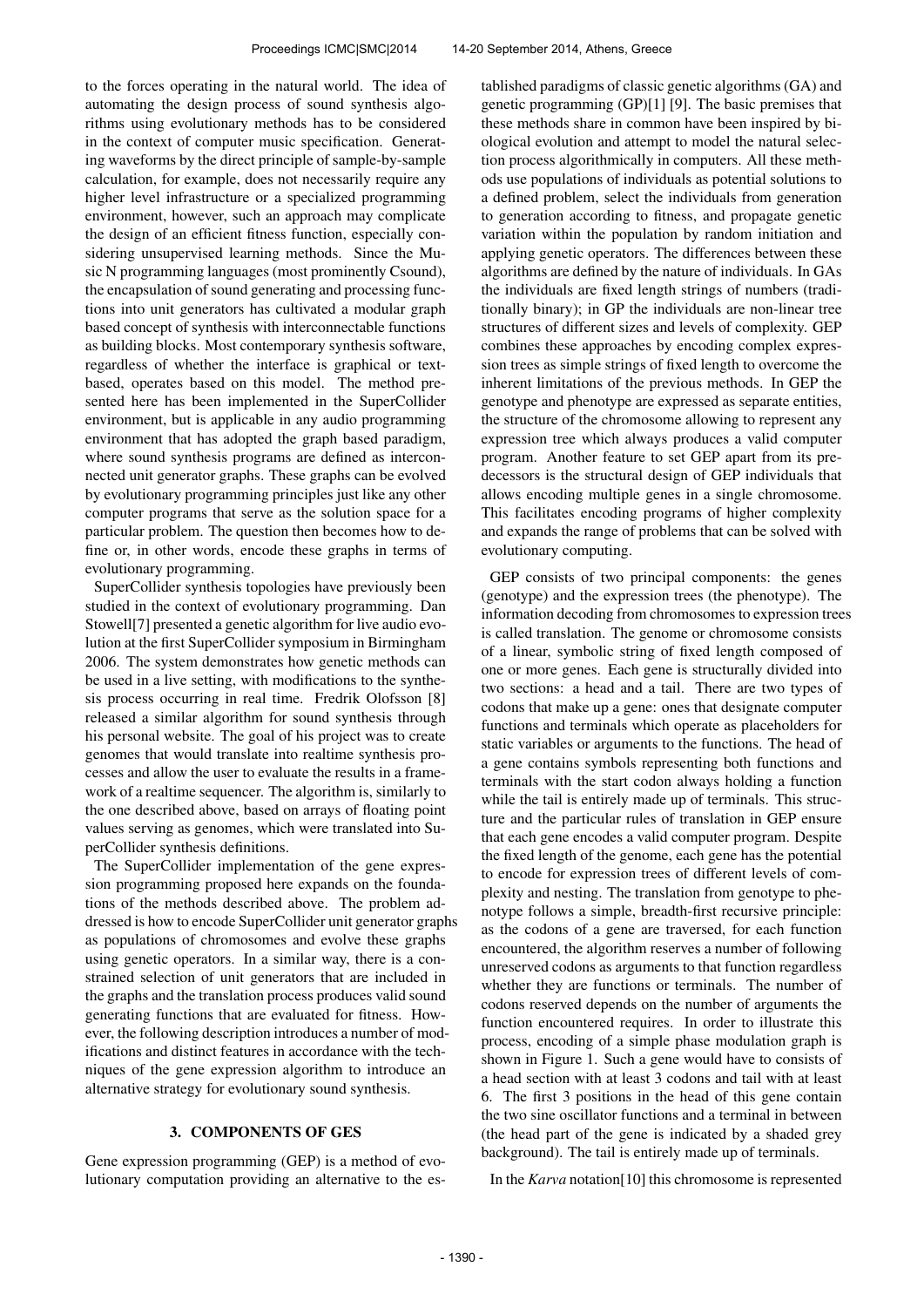| $ 0 1 2 3 4 5 6 7 8 9 0 1 2$ |  |  |  |  |  |  |
|------------------------------|--|--|--|--|--|--|
|                              |  |  |  |  |  |  |

Figure 1. Encoding a phase modulation instrument as a single-gene sequence

as a string of upper and lower case letters with position reference numbers above:

#### 0123456789012 **OaO**bcdefgacdb

The expression tree that emerges form this gene after the translation process is shown in Figure 2.



Figure 2. Decoded expression tree of phase modulation as a graph of sine oscillators. Sine oscillators are designated by captial O and terminals by lower case letters

The first codon designating a SinOsc ar method (represented here by symbol O) - which in SuperCollider language specification expects four arguments: frequency, phase, mul and add - is translated as the root node in the expression tree with four branches deriving their values from codons in positions 1 to 4 in the chromosome string as they get reserved according to number of arguments into the function. When the algorithm encounters a terminal, there is no need to reserve anything and the terminal is assigned its position in the tree with no further branching, however, when it comes across another function at position 2 in the head of the gene, it looks ahead to reserve the next sequence of codons, in this case four arguments are expected again, therefore terminals at positions 5 to 8 fill these nodes. Once the algorithm has filled all the function arguments, the process stops and the rest of the terminals in the tail section of the gene are ignored. This mechanism allows to define the potential complexity and nesting in the resulting computer programs as a function of overall gene length. The expression tree above translates into a corresponding SuperCollider unit generator graph function:

 $\{arg a, b, c, d, e, f, g;$  $SinOsc.ar(a, SinOsc.ar(d, e, f, g), b, c)$ }

The size of the gene tail *t* is calculated based on the size of the head *h* and the number of terminals *n* required by the function with the largest number of arguments.

$$
t = h(n-1) + 1
$$

Another feature that sets GEP apart from other evolutionary algorithms is the use of multigenic chromosomes. Multigenic chromosomes can be combined together by a function that serves as a linker. In order to provide an example of a multigenic chromosome, let us consider a slightly more complex example than the phase modulation graph above. This time there are four unit generators involved: sine oscillator SinOsc (O), sawtooth wave oscillator LFSaw (S), random values oscillator with quadratic interpolation LFNoise2 (N) and band-limited pulse wave generator Pulse (P). Since the generator with largest number of arguments is the sine tone oscillator and the head size remains the same for the time being, the gene size is also the same as above, but this time the chromosome consists of two genes which are linked together by mathematical multiplication function in the translation process.

The gene expression tree of this chromosome consists of two independent sub expression trees corresponding to the multigenic structure: the first one has a noise generator as the root codon and the second one a sawtooth oscillator. There is an additional linker function, in this case multiplication, which combines the genes together into a single composite function, as shown in Figure 3



Figure 3. Expression tree of a multigenic chromosome with multiplication function serving as a linker.

This expression tree translates to a unit generator graph function in SuperCollider:

 $\{arg\ a, b, c, d, e, f, g, h;\ LFNoise2a$ r(SinOsc</u>.ar(a,d,  $c, c$ ),  $SinOsc.ar(d, h, e, c)$ ,  $g$ ) \* LFSaw.ar( Pulse  $ar(h, f, b)$ , f, d, a) }

GEP chromosomes contain several genes each coding for structurally and functionally unique expression trees. Depending on the problem to be solved, these sub-trees may be selected individually according to their respective fitness or they may form a more complex multi-subunit expression tree and be selected according to the fitness of the whole chromosome. The linker between the individual expression trees can also be any function and depends on the context of the task at hand. For example, in the above structure, the multiplication could be substituted by addition to produce additive synthesis instead of modulation synthesis or any other function that requires two arguments.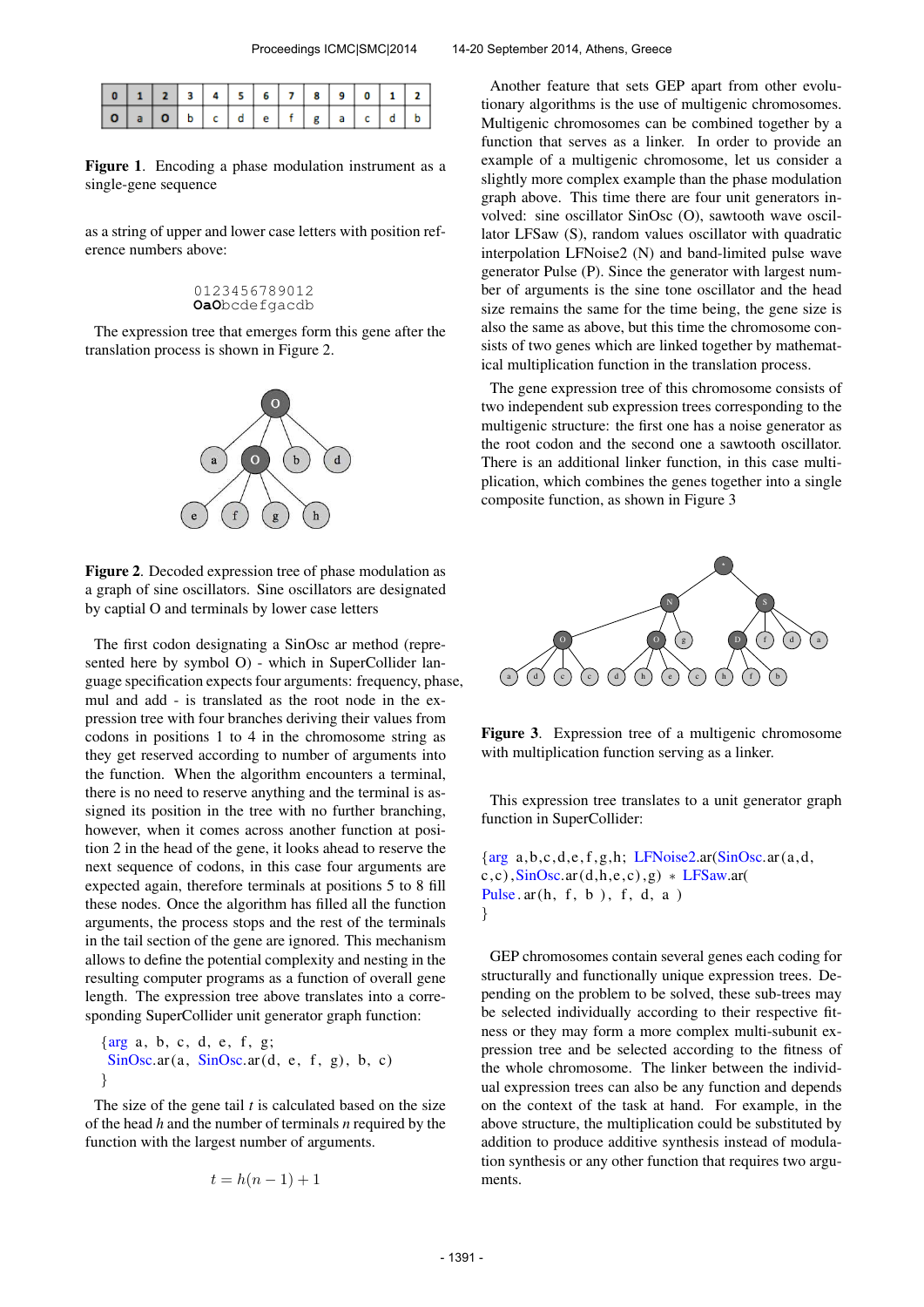### 4. THE SELECTION PROCESS

The gene expression process does not differ much from that of the classic genetic algorithms. It begins with the random generation of chromosomes of a certain number of individuals for the initial population. In the next step, these chromosomes are translated into computer functions to be executed and the fitness of each individual is assessed against a set of desired examples which act as the environment to which the individuals are to be adapted. The individuals are then selected according to their fitness (their performance in that particular environment) to reproduce with modification, leaving progeny with new traits. These new individuals are, in their turn, subjected to the same developmental process: expression of the genomes, confrontation of the selection environment, selection, and reproduction with modification. The process is repeated for a certain number of generations or until a good solution has been found.

The initial population in gene expression programming is created in the same way as in other evolutionary computation algorithms either by randomly populating the gene codons with functions and terminals determined to be part of the solution space or using pre-existing individuals from a pool of previous successful runs. In case of random generation of the population, which is by far the most common method used, the genes are constructed, first, by randomly selecting a root node from the included function definitions, then the head codons are filled by randomly selecting a function or a terminal for each position and, finally, the tail only includes random selections of terminal values. Although, it is not absolutely necessary to define a root node as a function according to GEP principles, especially in multigenic chromosomes, however it proves more crucial of a factor in the special case of sound synthesis. Sound synthesis is a special case for more than one reason and the many constraints that it imposes on the GEP paradigm will be discussed in detail in the following sections.

As in any other evolutionary programming model, the most important and challenging component in GEP is the design of the fitness cases as this is what drives the fitness of the population and ultimately decides the success of the problem solving algorithm. In most cases which are trying to find the single best solution to a particular problem, the goal must be defined clearly and precisely in order for the system to evolve in the intended direction. Although it may not always be the case, particularly while evolving candidate solutions for complex, open-ended situations including sound synthesis or musical phrase composition, a poorly designed fitness function tends to produce random meaningless results and either converges on an inappropriate solution or will not converge at all producing consistently large error values in individuals with the highest fitness.

The selection process commences once each individual in the population has been assigned a fitness value. The purpose of this phase of the algorithm is to propagate the fittest solutions to the following generation. Again, there are a number of different methods by which to select the individuals, stochastic and deterministic, however in the long run it makes little difference which one is used as long as the best traits of the current population are preserved in the new population. The preferred method in GEP is stochastic, which entails assigning each chromosome in the population a probability weight value proportional to its relative fitness. This may mean that the fittest individual may not always survive the selection process while mediocre individuals might be selected.

## 5. GENETIC OPERATORS

The selection process has a tendency to converge towards a single high scoring solution and, without genetic operators, would rapidly get stuck in a local optimum. Therefore it is essential to maintain genetic diversity, which is mainly achieved by several modifications introduced during the replication process of the genomes. There are a variety of genetic operators in GEP divided into three main categories: mutation, transposition, recombination.

Mutation entails modifying a single value in a randomly chosen position and can occur anywhere in the chromosome. However, the structural organization of the chromosome must be preserved to ensure that when expressed the individual still produces a valid program. This means that the root can only be replaced by another function, any codon in the head section of the chromosome can be substituted by a function or a terminal and only terminals are allowed as replacements in the tail section. Mutations of a single codon can have a dramatic effect on the phenotype a chromosome is encoding, especially if it occurs in the head section. The following Karva notation strings display a mutated chromosome before and after the mutation, in which a terminal that occurs in position 1 in the original gene has mutated into a sine oscillator in the next generation:

> 0123456789012 **NcO**gadccdhecc 0123456789012 **NOO**gadccdhecc

Figure 4 shows the effect on corresponding expression trees of this single-point mutation.



Figure 4. Single-point mutation. A terminal in (a) changes into a sine oscillator function in (b)

Mutation rate is defined as a global constant in the GEP algorithm and can be specified as a probability percentage which each chromosome is subjected to. If the mutation rate is defined as 0.1, it means each chromosome has a 10% chance of being subject to a random one-point mutation.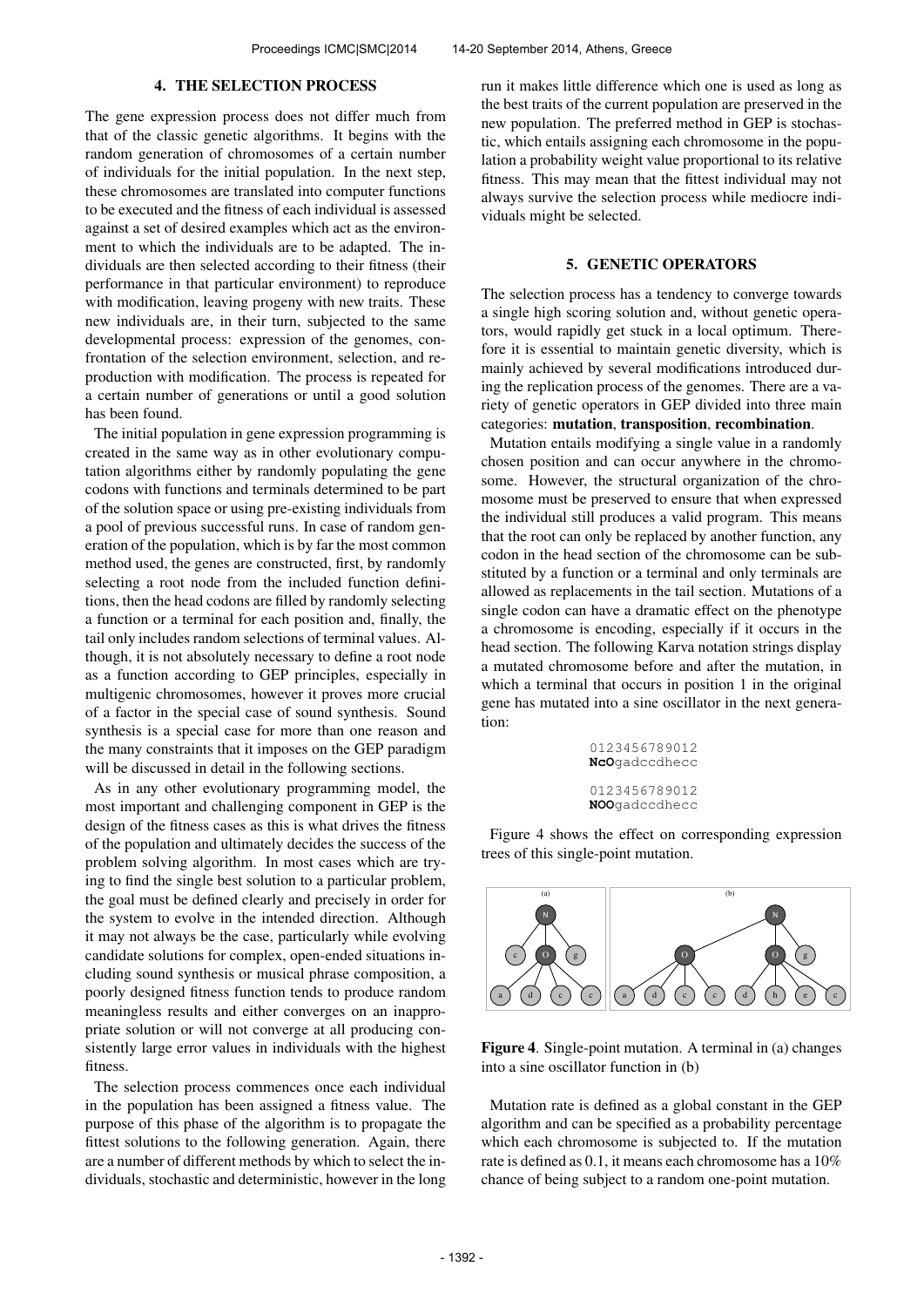The transposition operations in GES copy short fragments of the genome from their original locations to another location in the chromosome. For example the already familiar gene from two previous examples is subjected to transposition of a short codon sequence shown in Karva notation and Figure 5. The terminals at locations 5 and 6 are copied into the head section of the gene, which results in the first two parameters - frequency and phase in this case - of the root codon sawtooth oscillator of the first gene to be replaced by a noise generator and a terminal instead of a sine oscillator and a noise generator.

0123456789012345678901234567890123 SONOdefadjfahffbaN**NhO**bddjceedaebcd

0123456789012345678901234567890123 S**NhO**defadjfahffbaNNhObddjceedaebcd



Figure 5. Transposition of a codon sequence

The SuperCollider synthesis function that is derived from the transposed tree is shown in the code listing below:

```
SynthDef('r00_g02_s001', {arg a,b,c,d,e,f,g,h,i;
Out.ar (0,
  (LFSaw.ar(SinOsc.ar(e, f, a, d)),LFNoise2.ar(i, f, a), SinOsc.ar(a, h, f, f), d))*
  (LFNoise2.ar( LFNoise2.ar(b,d,d) , h,
       SinOsc<u>ar(i, c, e, e))</u>
  )
})
```
Recombination involves choosing chromosomes from the pool of individuals that have successfully passed the selection process and exchanging their genetic material. This process results in creation of two new individuals. A defined number of points are randomly chosen along the two parents and their codons are copied to the child chromosomes as mixed set containing codons from each of the parents. In order to illustrate the basic principles and effects of recombination let us consider two chromosomes derived from the same four unit generators presented previously. The listings below display two parent chromosomes in Karva notation (head sections in bold):

0123456789012345678901234567890123 **SONO**defadifahffba**NNhO**bddiceedaebcd 0123456789012345678901234567890123 **PPNS**ahihgifbbcdaf**OePN**haadhgbhhgdee

After subjecting these chromosomes to recombination, the result is two new individuals that have characteristics of each of the parents. In the symbol strings below, the components that made up the original chromosome 1 are indicated in bold to illustrate the effect of recombination. The first of the two randomly selected recombination points is located at position 3 of the chromosome and the second occurred at position 27 located in the head section of the second gene.

0123456789012345678901234567890123 **SON**SahihgifbbcdafOe**hObddiceedaebcd**

0123456789012345678901234567890123 PPN**OdefadifahffbaNN**PNhaadhgbhhgdee

The corresponding expression trees of the two parents and their progeny is shown in Figure 6



Figure 6. Recombination

These are relatively simple examples in order to demonstrate the principles of genetic operations in gene expression synthesis. The synthesis functions that have been evolved so far using this technique typically originate from chromosomes consisting of at least 4 up to 8 genes and head sizes ranging between 8 to 16, resulting in much more complex graphs with more levels of nesting. While the genetic operations ensure variability within the population, evolution towards a goal is largely determined by a fitness function.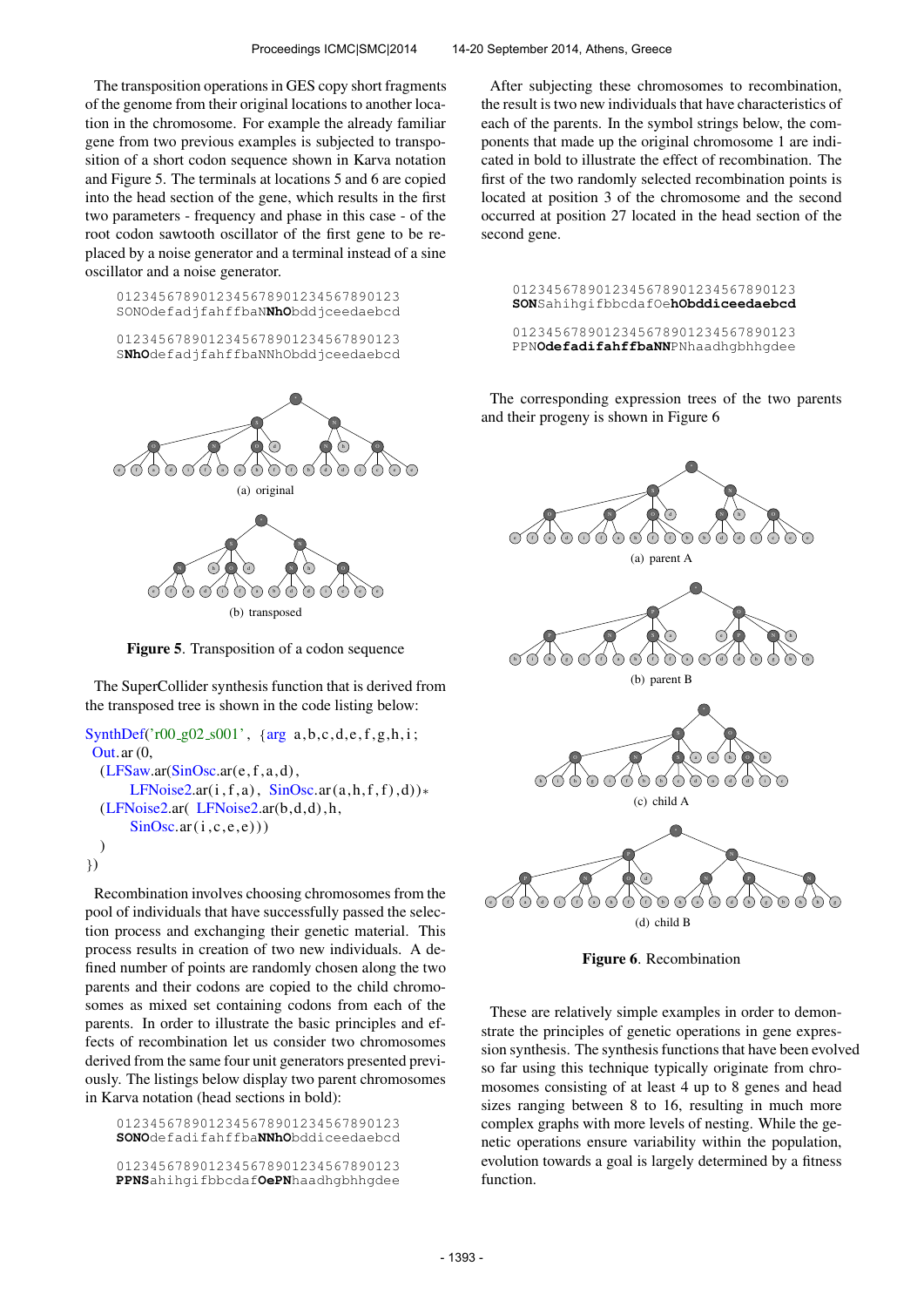### 6. EVOLVING UNIT GENERATOR GRAPHS

The algorithm works in a cyclical pattern, first an initial population of n individuals is generated, then each individual is expressed as a recursive expression tree beginning with the root node which can then be translated into a sound synthesis function string. The function string is evaluated and a synthesis process is started on the server. An analyzer agent then assigns a fitness value to each individual. The selection process is stochastic and associates a probability weight to each individual based on their relative fitness. Replicated individuals are then subjected to a series of genetic operations depending on the settings of the algorithm. Once every new individual has been exposed to the genetic operator phase, the cycle is completed by replacing the original population with the new individuals which then are ready for the subsequent repeat of these steps.

In order to begin the process of evolving unit generator graph functions for sound synthesis, there are two crucial components to be defined: (1) the specification of terminals as synthesis function arguments and (2) the design of the fitness function so that the evolution proceeds towards desired goals with minimal human supervision. The specification of terminals was solved by introducing a parallel population of calculation functions in which each individual becomes expressed as a list of floating point values. This parallel population is evaluated simultaneously with the sound generating functions and each individual receives the same score as its counterpart in the sound generating population. However, the selection process and the genetic operators are applied separately so the population retains a certain degree of independence. The number of genes in this parallel population corresponds to the number of terminals necessary to fill all the parameters. The functions used in this population are not sound generating functions, but binary arithmetic operators of addition, subtraction, multiplication, and division and the terminals are static floating point values. This solution imitates the phenomenon of co-evolution in the natural world where two interdependent species indirectly cause mutual evolutionary changes across the confines of their genotypes.

# 7. DEFINING THE FITNESS FUNCTION

The fitness function uses machine listening algorithms to analyze the candidate solutions once they have passed an initial basic compilation test on the SuperCollider server. Before the machine analysis can commence, any individual that fails the basic fitness check and the expressed function fails to compile, is automatically assigned a weight value of 0 and consequently excluded from the selection process. Compilation may fail for any number of reasons, the most common being invalid input type and since initialization is completely random, unsuitable function arguments become quite frequent in case unit generators that have arguments of specific type. A good example of an invalid unit generator argument would be in case of a filter algorithm which expects the first argument to be a signal of the same rate (typically audio rate in this case) as it is running itself, therefore a floating point number is not accepted and compilation fails. There is an option to start the process by filling the initial population exclusively with candidate solutions that pass this check.

The machine listening process analyses a set of mel frequency cepstral coefficients (MFCC), spectral flatness, spectral centroid, and amplitude measures into running mean and standard deviation values over a desired duration, 3 to 8 seconds in the runs reported in this account. Invalid output from any of the analysis processes (mostly NaN or unrepresentable value as a result of a calculation, dividing 0 by 0 for example) is assigned an error value greater than one which gets treated the same way as uncompilable functions and is thereby excluded from the selection process. The fitness function that was used in all the variants of the gene expression experiments under investigation in this case used example analysis sets extracted from sound examples towards which the algorithm was expected to converge. The score of each individual was determined as the difference between maximum possible score and the total actual error in each of the analysis categories. The mean and standard deviation statistics of each of the MFC coefficients were given double weighting relative to other statistical values and the maximum error in each of the statistical categories was set to 1.0. Spectral centroid values, which are expressed in frequency values, were mapped to range between 0.0 and 1.0. This meant a maximum individual score of 10.0 as the sum of scores from MFC coefficients adding up to 2.0 for both mean and standard deviation statistics, and to 1.0 for spectral flatness, spectral centroid, and amplitude.

In order to imitate the condition of limited resources of natural selection, each candidate solution is assigned a CPU usage value measured during the execution of the synthesizer. At the end of each evaluation cycle, the CPU usage percentage is normalized relative to the minimum and maximum values of the population and the scores recalculated adding in the CPU percentage as 10 percent of the total score. This pressure introduces a tendency in the population of favoring simpler synthesizer graphs over more complex ones. To counteract this tendency a conflicting fitness pressure is introduced to encourage structural complexity. Maximum depth of unit generator nesting is a straightforward indicator of complexity in graphs, so the scores are adjusted according to the maximum depth of a chromosome relative to the maximum of the population. This way, the complexity can be maintained in populations, while still encouraging resource usage effectiveness. These parameters can be adjusted depending on the purpose of the experiment.

#### 8. DISCUSSION

The most striking feature of the implemented synthesis system that emerged during the experiments is perhaps the phenomenon of high fitness scores being present starting from the initial randomly generated population. The maximum score remained fluctuating within a limited range at the top of the fitness landscape and did not seem to improve. This reveals the crucial characteristics of the algo